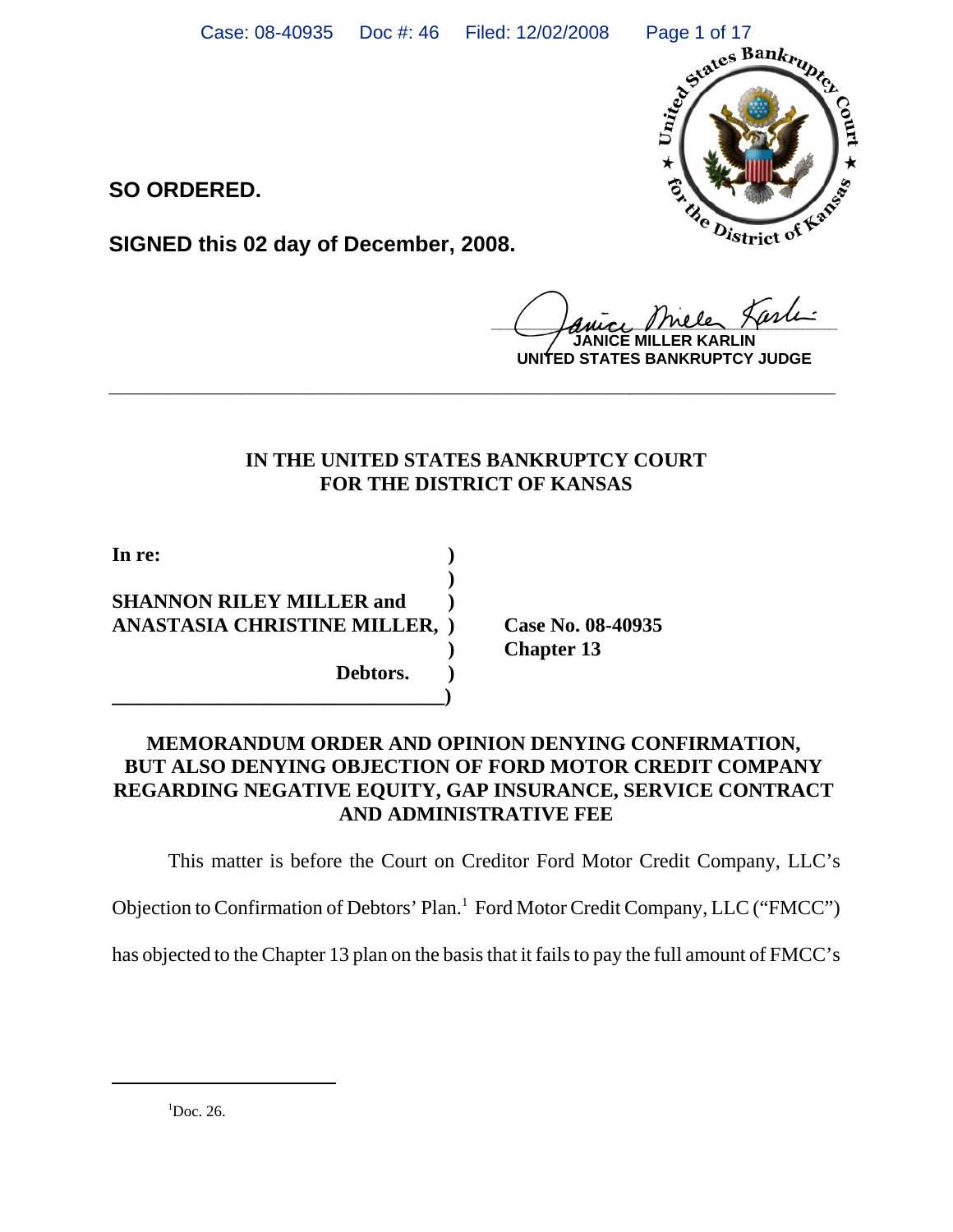secured claim pursuant to the hanging paragraph in 11 U.S.C.  $\S 1325$ .<sup>2</sup> The issue in this case is whether the negative equity in Debtors' trade-in, the service contract, the GAP insurance policy, and certain administrative fees that were included in the financing of the new vehicle by FMCC should be considered part of FMCC's purchase money security interest.

The parties waived the opportunity to present evidence at trial in favor of filing a Joint Stipulation of Facts, $3$  which the Court adopts. The Court has jurisdiction to decide this matter,<sup>4</sup> and it is a core proceeding.<sup>5</sup>

# **I. FINDINGS OF FACT**

On April 10, 2007, Debtors purchased a 2007 Ford Fusion and entered into a retail installment contract with FMCC to finance the purchase. The cash price for the vehicle was \$19,700.00, with license, title and registration fees of \$5.00, taxes of \$597.86, administrative fees of \$249.95, a service contract for \$1,075.00, and a GAP insurance policy for \$595.00. In addition to financing those costs, FMCC loaned \$5,668.18 so that Debtors could pay off the amount still owed on the vehicle they were trading in. This resulted in a total loan of \$27,890.99.

<sup>&</sup>lt;sup>2</sup>This case was filed after October 17, 2005, when most provisions of the Bankruptcy Abuse Prevention and Consumer Protection Act of 2005 (BAPCPA) became effective. All future statutory references are thus to BAPCPA 11 U.S.C. §§ 101 - 1532 (2005), unless otherwise specifically noted.

 ${}^{3}$ Doc. 36.

<sup>4</sup> 28 U.S.C. § 1334.

 $528$  U.S.C. § 157(b)(2)(L).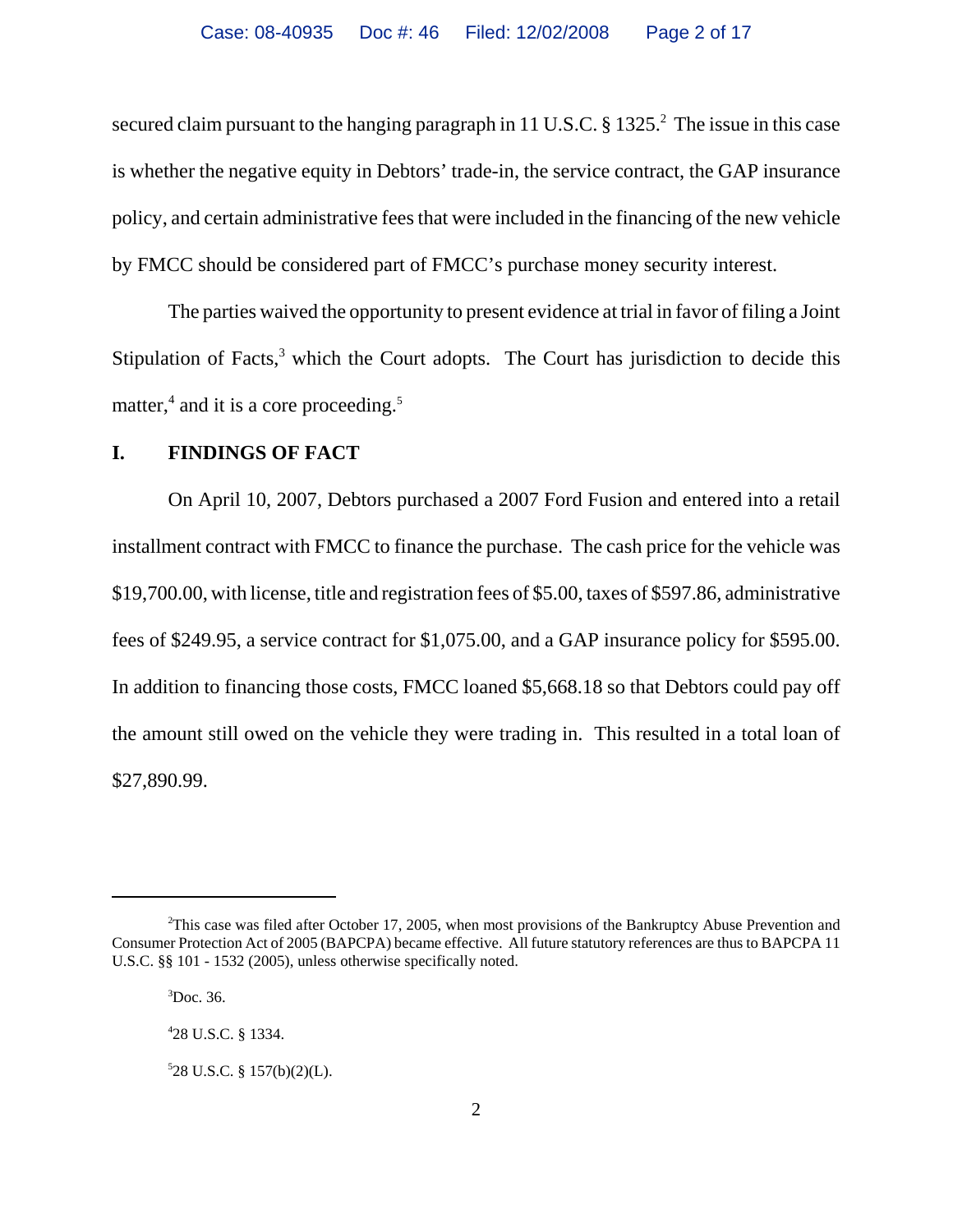A little over two years later, on July 9, 2008, Debtors filed their Chapter 13 petition. On that date, Debtors still owed \$23,684.99 on the FMCC note.<sup>6</sup> Debtors' Chapter 13 Plan (and amended plan) provided that "[t]his is a 'negative equity' loan with \$18,668 paid off on a vehicle traded-in. Claim to be paid \$15,900 as secured and balance as unsecured claim."

FMCC objected to Debtors' amended plan, claiming that because the vehicle was purchased within 910 days of filing, Debtors were required to pay the full contract balance pursuant to the hanging paragraph in § 1325(a).<sup>7</sup> Although not specifically raised in the plan or FMCC's objection, the parties' stipulation of facts and their briefs indicate that in addition to the negative equity financed by FMCC, Debtors also now contest that the service contract, the GAP policy, and the administrative fees are part of FMCC's purchase money claim. Conversely, FMCC contends those items should be considered part of its purchase money security interest, subject to the protections contained the hanging paragraph at the end of §  $1325(a)$ .

## **II. ANALYSIS**

Before the enactment of the BAPCPA, secured creditors' claims could be bifurcated into secured and unsecured portions, based on the value of the collateral securing the debt. The accepted vernacular for such bifurcated claims was that the claim was "crammed-down" to the value of the collateral, and the secured value was the amount required to be paid over

<sup>&</sup>lt;sup>6</sup>Although the bar date was November 12, 2008, it appears FMCC failed to file a Proof of Claim. Accordingly, these numbers are strictly from the parties' stipulations.

<sup>&</sup>lt;sup>7</sup>Although FMCC does not specifically claim that the vehicle was for Debtors' personal use, which is also a requirement for the applicability of the hanging paragraph, Debtors have not contested this element of FMCC's 910 car loan claim.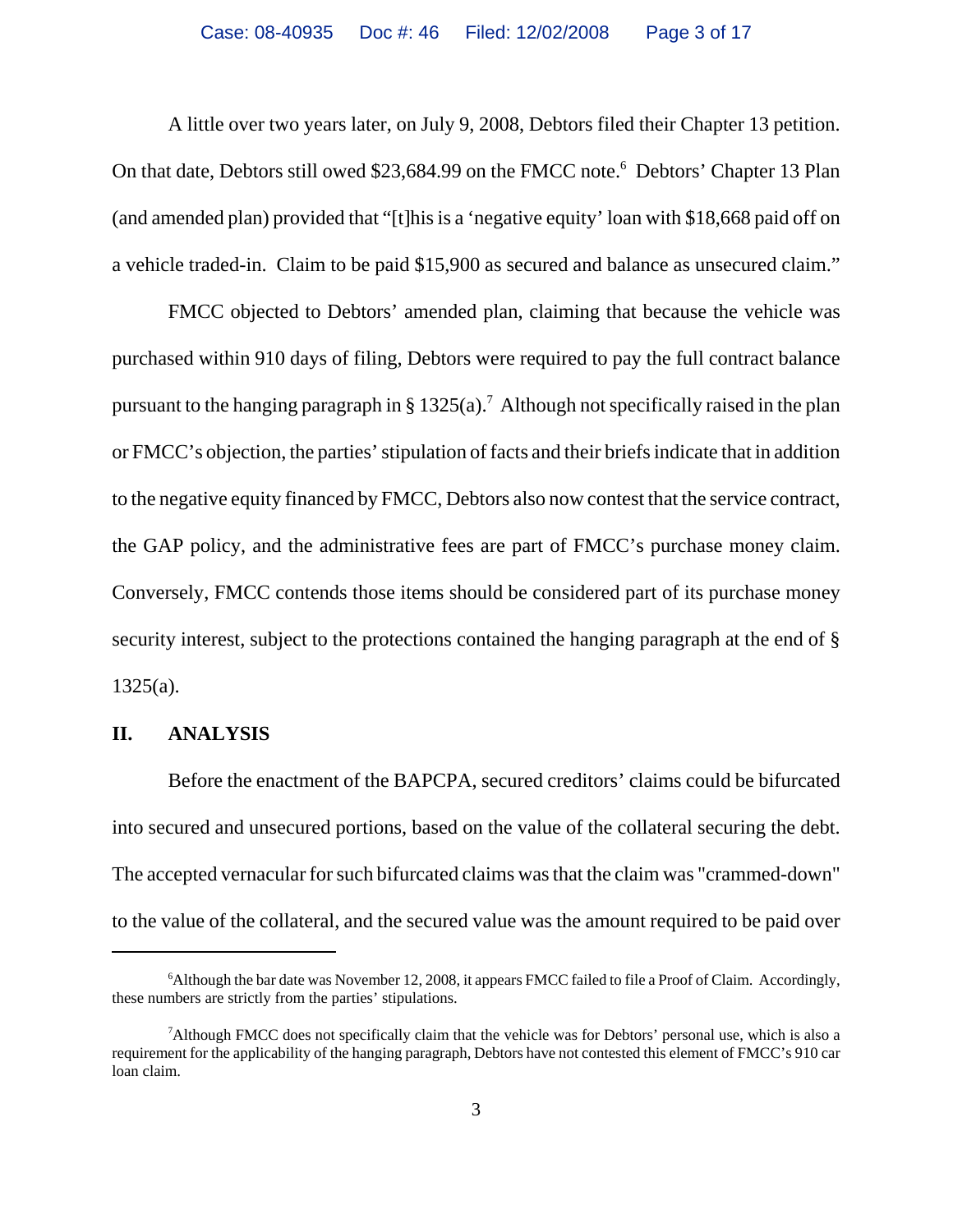the life of the Chapter 13 plan, with interest at the rate mandated by the Supreme Court's decision in *Till*. *v. SCS Credit Corp*. 8

BAPCPA opted to provide more favorable treatment to creditors who loaned money for a debtor to purchase a motor vehicle, for personal use, within 910 days preceding the filing date. It did so by inserting an unnumbered paragraph at the end of 11 U.S.C. § 1325(a)(9), which most courts call the "hanging paragraph." The hanging paragraph, which is sometimes cited as  $\S 1325(a)^{*}$  in judicial opinions, states, in pertinent part, as follows:

For purposes of paragraph (5), section 506 shall not apply to a claim described in that paragraph if the creditor has a **purchase money security interest** securing the debt that is the subject of the claim, the debt was incurred within the 910-day [sic] preceding the date of the filing of the petition, and the collateral for that debt consists of a motor vehicle (as defined in Section 30102 of title 49) acquired for the personal use of the debtor...."<sup>9</sup>

Subsection  $506(a)(1)$  is the applicable subsection of § 506, and it provides that "[a]n allowed claim of a creditor secured by a lien on property in which the estate has an interest . . . is a secured claim to the extent of the value of such creditor's interest in the estate's interest in such property  $\dots$ ."

Accordingly, the language contained within the hanging paragraph makes the value of the collateral irrelevant in determining the allowed amount of a claim secured by a purchase money security interest ("PMSI") in a vehicle acquired for the personal use of the debtor within 910 days of the bankruptcy filing. And unless the amount of the claim is

<sup>8</sup> 541 U.S. 465, 484-85 (2004) (adopting formula approach, requiring adjustment of prime national interest rate based on risk of nonpayment).

<sup>&</sup>lt;sup>9</sup>Emphasis added.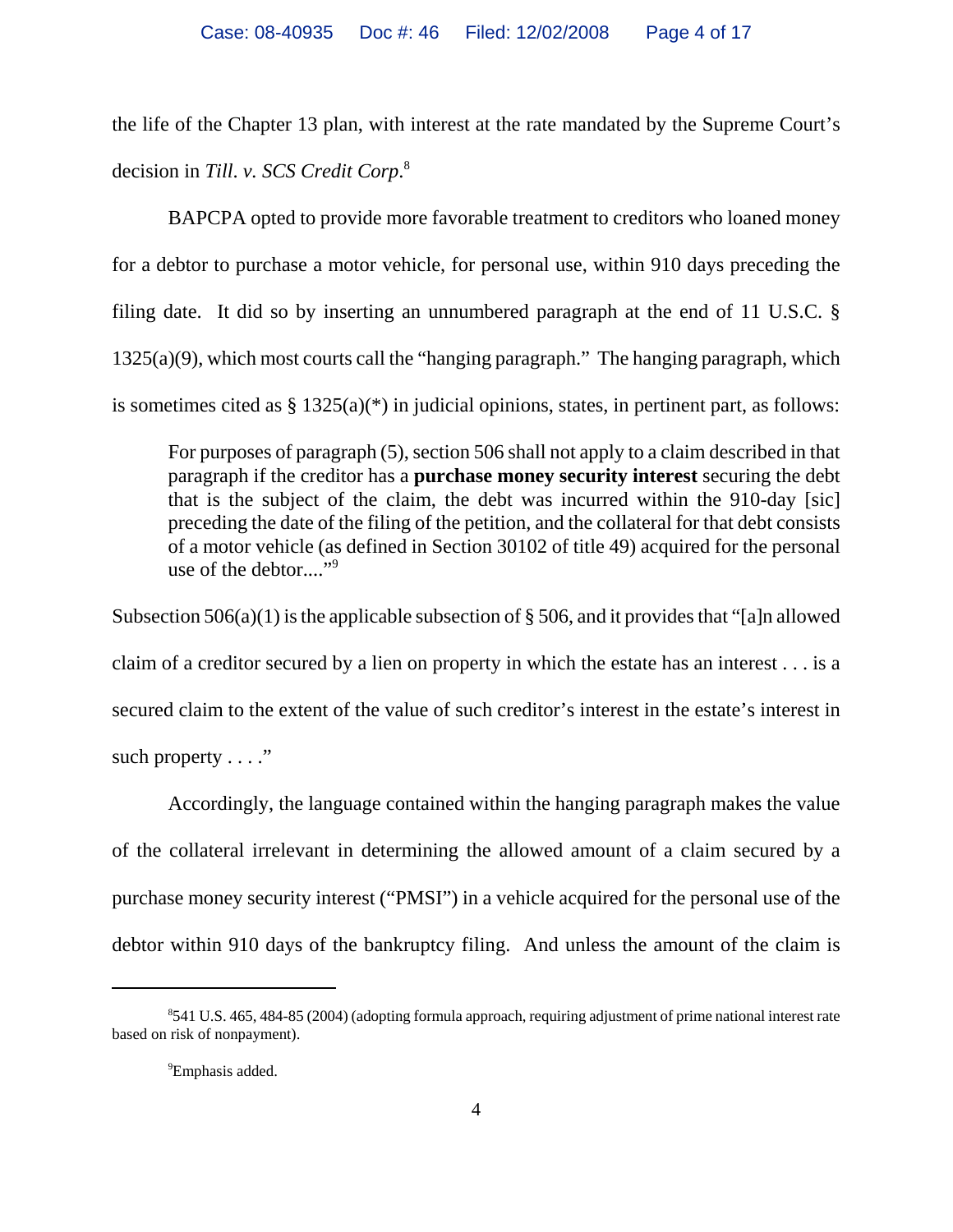subject to reduction for reasons other than collateral value, the creditor's allowed secured claim is fixed at the amount of the underlying debt under nonbankruptcy law. For secured claims that are not within the confines of the hanging paragraph,  $\S$  506(a)(1) still governs, and Chapter 13 plans can cram down those secured claims to the value of the collateral.

As a result, this Court cannot confirm a plan that attempts to cram down the claim of a creditor that extended credit to a debtor for the purpose of purchasing a vehicle for a debtor's personal use when that purchase occurred within two and one-half years of the date of filing. Here, Debtors argue they are not cramming down that part of FMCC's claim that is represented by the purchase price of the vehicle purchased within 910 days. Instead, they claim they are only cramming down the portions of FMCC's claim that are non-purchase money, i.e., which were based upon paying off the remaining debt on Debtors' trade-in vehicle, and purchasing a service contract, GAP insurance and for administrative fees. Conversely, FMCC argues that the entire amount it loaned constitutes a purchase money obligation, that the Code permits no portion of its claim to be crammed down, and because the plan does so, it cannot be confirmed.

FMCC's legal argument on these issues is cursory, at best, relying exclusively on *In re Gibson*<sup>10</sup> for the proposition that these additional charges constitute part of the purchase money, as that phrase is used in the Uniform Commercial Code. *Gibson*, which was decided 27 years ago, and long before the issue was statutorily settled in 2001, dealt with the issue

<sup>1016</sup> B.R. 257 (Bankr. D. Kan. 1981).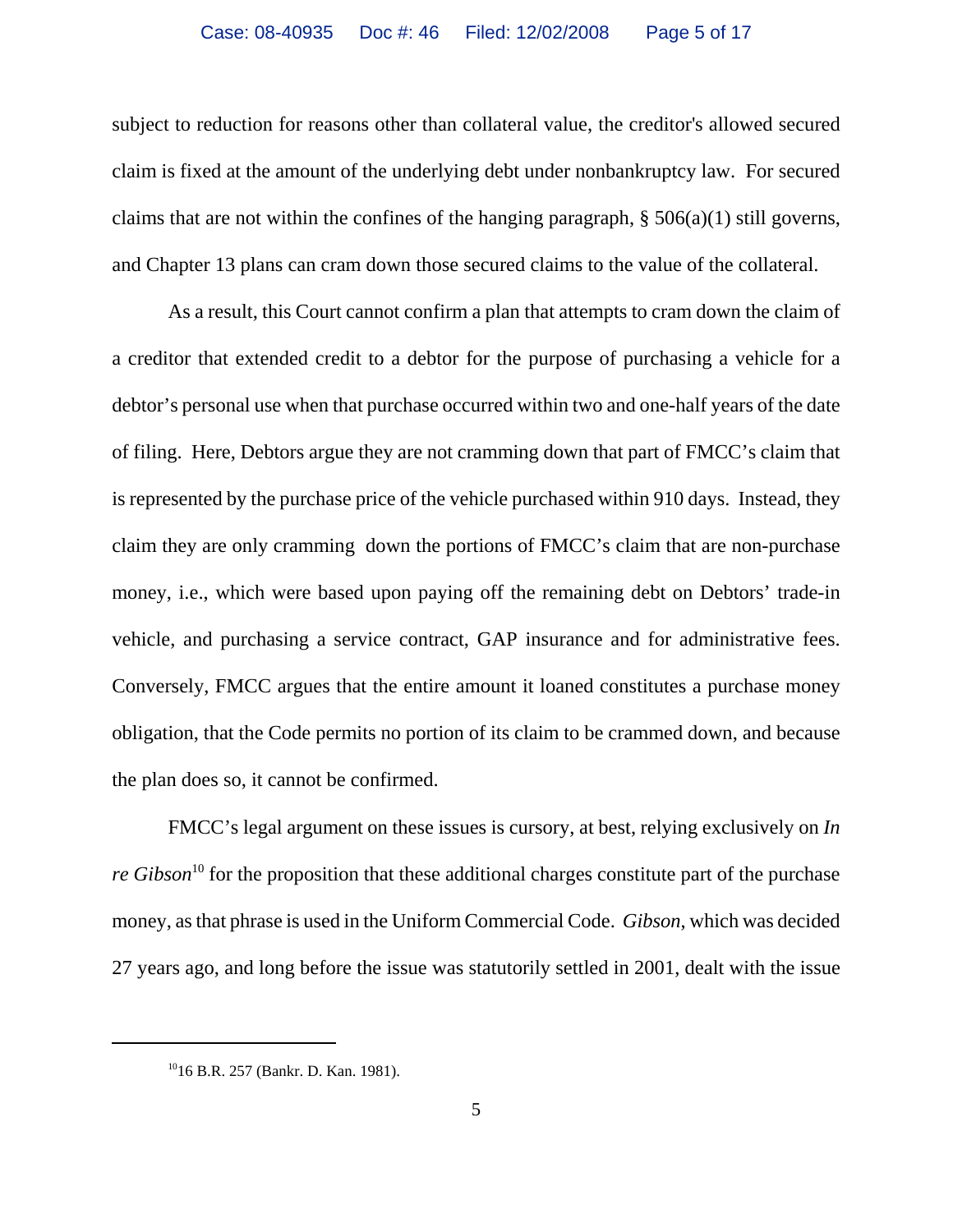of whether a purported purchase money security interest lost that status when non-purchase money obligations were added to the underlying note. Judge Pusateri correctly held that the creditor's claim was not transformed into a non-purchase money interest as a result of nonpurchase money amounts, but that the creditor's claim could attain a dual status, where a portion of the security interest held purchase money status, and the remainder was considered non-purchase money. This Court has recently confirmed the application of the dual status rule, rather than the transformation rule, in Kansas in *In re Vega*.<sup>11</sup>

The Court disagrees with FMCC's claim that "it is clear and straightforward that Kansas law includes the objected to items as being included in the definition of 'purchase money'" or that the "United States Bankruptcy Court for the District of Kansas, in the *Gibson* case has so ruled." *Gibson* did not involve a determination of whether the specific items at issue in this case had a sufficiently close nexus to the purchase of the vehicle to be considered purchase money obligations. *Gibson* dealt with the issue of the effect unrelated charges would have on the purchase money obligation. *Gibson* is clearly distinguishable and of little use in deciding the issues before this Court. Instead, because there is no Kansas case law determining whether the disputed items constitute purchase money, the Court will rely on the rapidly growing and very recent body of law from around the country that deals

<sup>11344</sup> B.R. 616, 623 n.29 (Bankr. D. Kan. 2006) (noting that because the Kansas legislature statutorily rejected certain parts of Article 9 adopted by the National Conference of Commissioners on Uniform State Laws (NCCUSL) in amending K.S.A. 84-9-103 in 2001, a "creditor's purchase money status is not lost merely because of a refinancing or infusion of new proceeds. Thus a security interest in goods is a PMSI to the extent that the goods are purchase-money collateral, and non-PMSI as to the remainder.").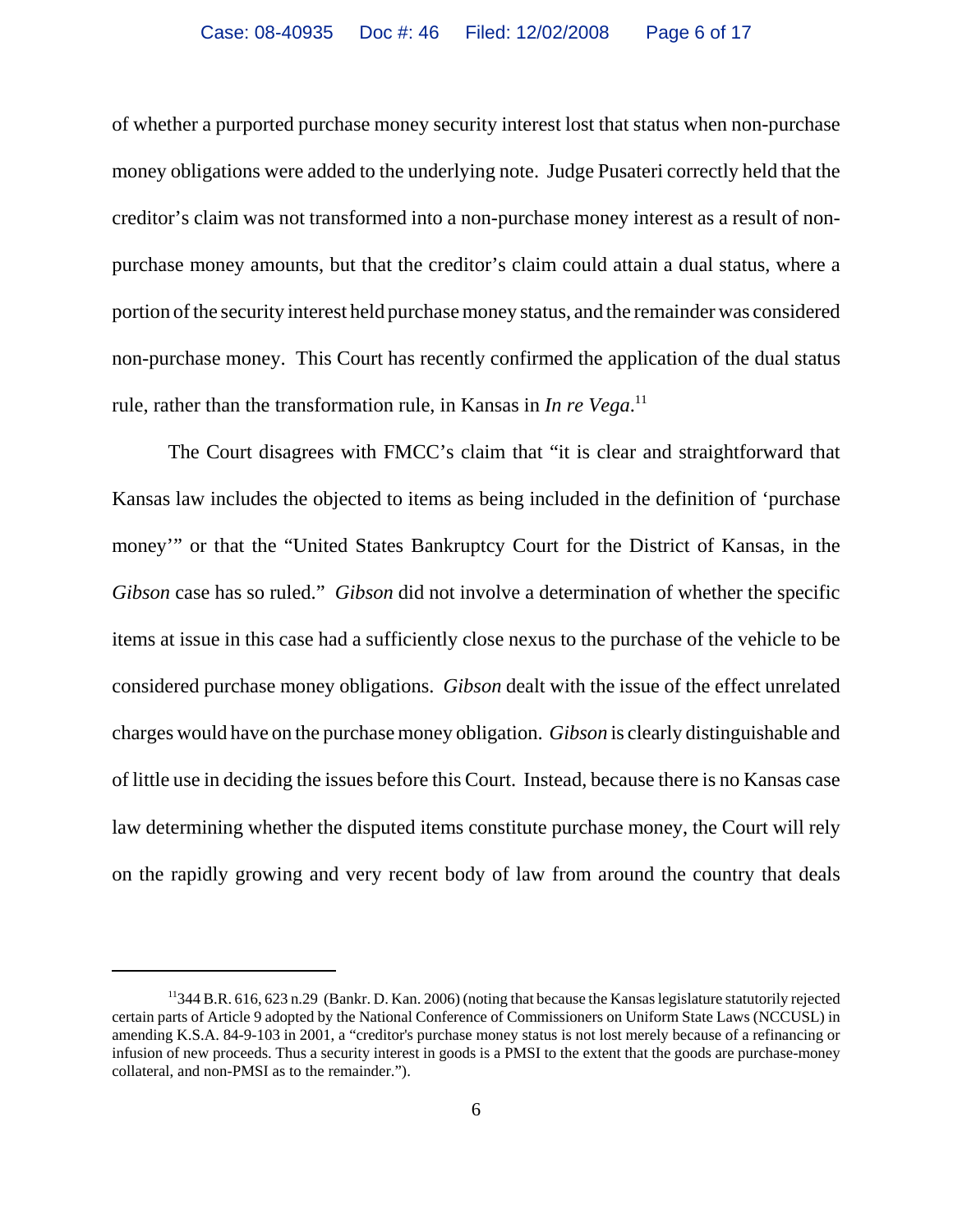directly with the issue before the Court, none of which FMCC chose to cite, or attempt to distinguish.

This Court recently addressed the issue of whether the payoff of negative equity, rolled into the financing of the cash price of an automobile, constitutes purchase money, in *In re Padgett.12* Although *Padgett* dealt only with one of the specific issues that is present in this case—the inclusion of negative equity in a purchase money obligation—the Court's reasoning and analysis is equally applicable to other types of obligations, as well, including GAP coverage, service contracts and administrative fees. The Court adopts its analysis from *In re Padgett* in this opinion, and will not reiterate it here.

## **A. Negative Equity**

The Court has held on two separate occasions that the money loaned to repay the note on the borrower's trade-in vehicle is not a purchase money obligation, but merely payment of an antecedent debt. Therefore, that portion of the lender's claim is not subject to the protections of § 1325(a)( $*$ )<sup>13</sup> and may be crammed down. The Court reaffirms its holding in *In re Padgett,* that "the negative equity payoff obligation is not necessary to the transaction, is not of the same type or magnitude as the other items listed in Official

<sup>12389</sup> B.R. 203 (Bankr. D. Kan. 2008).

<sup>13</sup>*In re Padgett*, 389 B.R. 203 and *In re Vega*, 344 B.R. 616 (Bankr. D. Kan. 2006).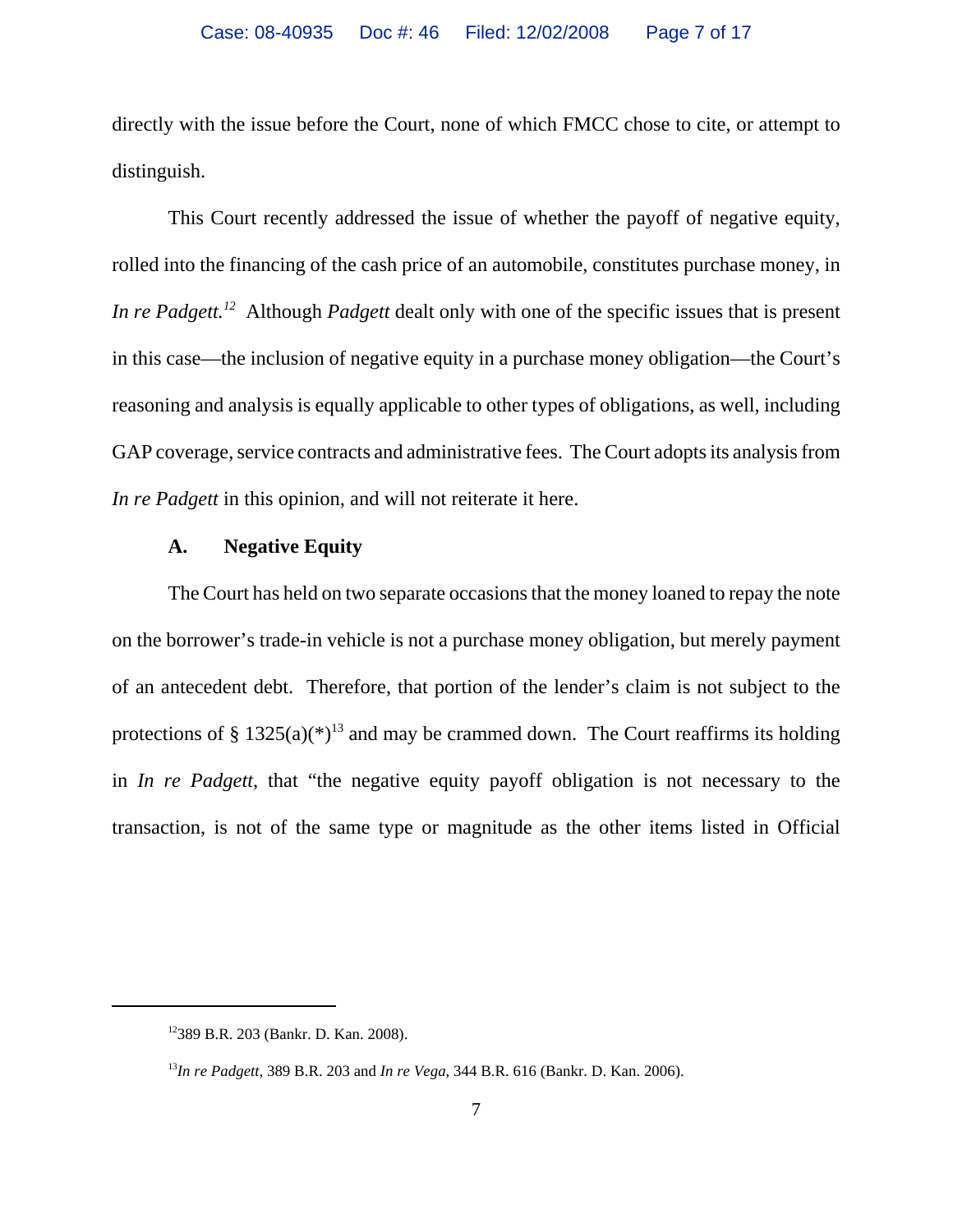Comment 3, and there is an insufficiently close nexus between retiring the antecedent debt on the trade-in vehicle and acquiring a new vehicle to constitute purchase money."14

Although this issue is currently on appeal to the Tenth Circuit Court of Appeals, there is no binding precedent to the contrary on this issue, and FMCC has presented no persuasive arguments to cause the Court to reach a different conclusion. Therefore, the Court finds that the portion of FMCC's claim that arises out of the negative equity of the vehicle Debtors traded in does not constitute a purchase money interest, and is not entitled to the protections afforded under § 1325(\*) (the hanging paragraph).

## **B. GAP Agreement**

This Court has not yet addressed whether GAP insurance is properly included in a purchase money security interest. GAP coverage is intended to retire any deficiency that might exist if a borrower damages his vehicle, and his liability insurance coverage is insufficient to cover the amount remaining due on the note (which will often be the case when the loan contains negative equity). In other words, if the vehicle is destroyed, the GAP coverage eliminates the debt so the borrower is not personally liable for the remaining note balance. According to Debtors' brief, the GAP Agreement expressly provides that it is

<sup>&</sup>lt;sup>14</sup>See, e.g., In re Sanders, 377 B.R. 836, 853-55 (Bankr. W.D. Tex. 2007) (finding that the creditor's argument that the debtor would not have been able to buy the car unless the lender had taken the upside-down vehicle in trade and paid off the negative equity, thus enabling the debtor to "acquire rights in the collateral" proves too much. "By this logic, were the dealer prepared to pay off some of the debtor's credit card debt to help the debtor qualify for the car loan, that too, following [creditor's] logic, would be 'value given to enable the debtor to acquire rights in the vehicle,' as the debtor could be said not to be able to obtain the financing necessary to buy the vehicle unless other debt was first paid down. One needs only a few imaginative moments to think of other examples so far afield that even [creditor] would have to eventually admit that the formulation would effectively drain "purchase money" of any valid meaning.") (emphasis added).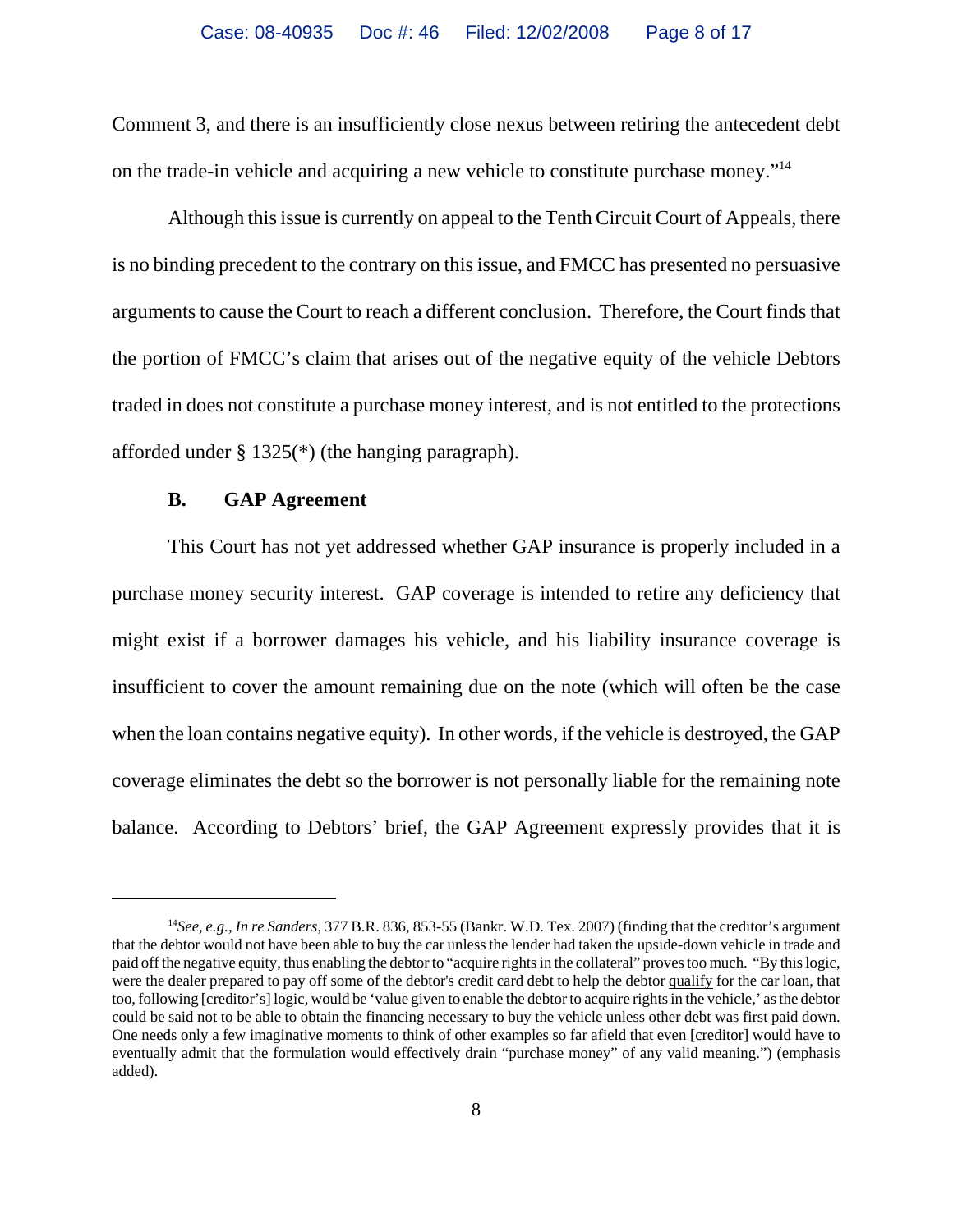optional, it has no bearing on the extension of credit, the terms of the credit, nor the terms

of the sale of the vehicle, and that it can be cancelled at any time prior to a total loss on the

vehicle.15

The Court finds the analysis in *GMAC v. Horne*<sup>16</sup> persuasive on this issue and adopts

that Court's reasoning, as follows:

Neither GAP insurance nor disability insurance can be fit within the plain, accepted meaning of the price paid for (or asked for) the collateral. Nor does Official Comment 3 support such a construction. However, both are obligations for expenses that, in a general way, were incurred in connection with acquiring rights in the collateral. And, both are part of the overall transaction by which the vehicle was purchased. However, neither is inextricably intertwined with the "value given to enable" in the same way that negative equity financing is intertwined. Indeed, nothing in the record suggests that those obligations enabled the debtor to acquire rights in, or the use of, the collateral. Instead, those obligations are attached to components of the sale price that are quite unrelated to the acquisition of the collateral. Therefore, the obligations for such expenses do not possess the requisite close nexus with the collateral and thus cannot qualify as value given to enable.<sup>17</sup>

<sup>&</sup>lt;sup>15</sup>Neither party submitted a copy of the GAP policy to the Court, and the stipulations do not address Debtors' contentions about the general nature of the coverage. However, when FMCC filed its 2-page response to Debtors' brief, it did not dispute that Debtors had properly quoted from the policy. The Court will accept the statements as accurate, but will allow FMCC 10 days from the date of this order to submit a motion for reconsideration if this, or substantially similar language, is not contained in the GAP policy.

<sup>16</sup>*GMAC v. Horne,* 390 B.R. 191, 205-206 (E.D. Va. 2008). *See also In re Mancini*, 390 B.R. 796, 805-806 (Bankr. M.D. Pa. 2008) (holding that GAP insurance is not the type of charge that should be considered a part of the purchase money security interest); *Wells Fargo Fin. North Carolina 1, Inc. v. Price*, 2007 WL 5297071, \*3 (E.D.N.C. 2007) (holding that GAP insurance is not part of a purchase money obligation); *In re Honcoop*, 377 B.R. 719, 723 (Bankr. M.D. Fla. 2007); and *In re White*, 352 B.R. 633, 639 (Bankr. E.D. La. 2006). *But see In re Macon*, 376 B.R. 778, 782-83 (Bankr. D.S.C. 2007) (finding there was a sufficient nexus between GAP insurance and the purchase of the vehicle to bring the GAP insurance within the confines of a purchase money security interest).

<sup>17</sup>*GMAC v. Horne*, 390 B.R. at 205-206.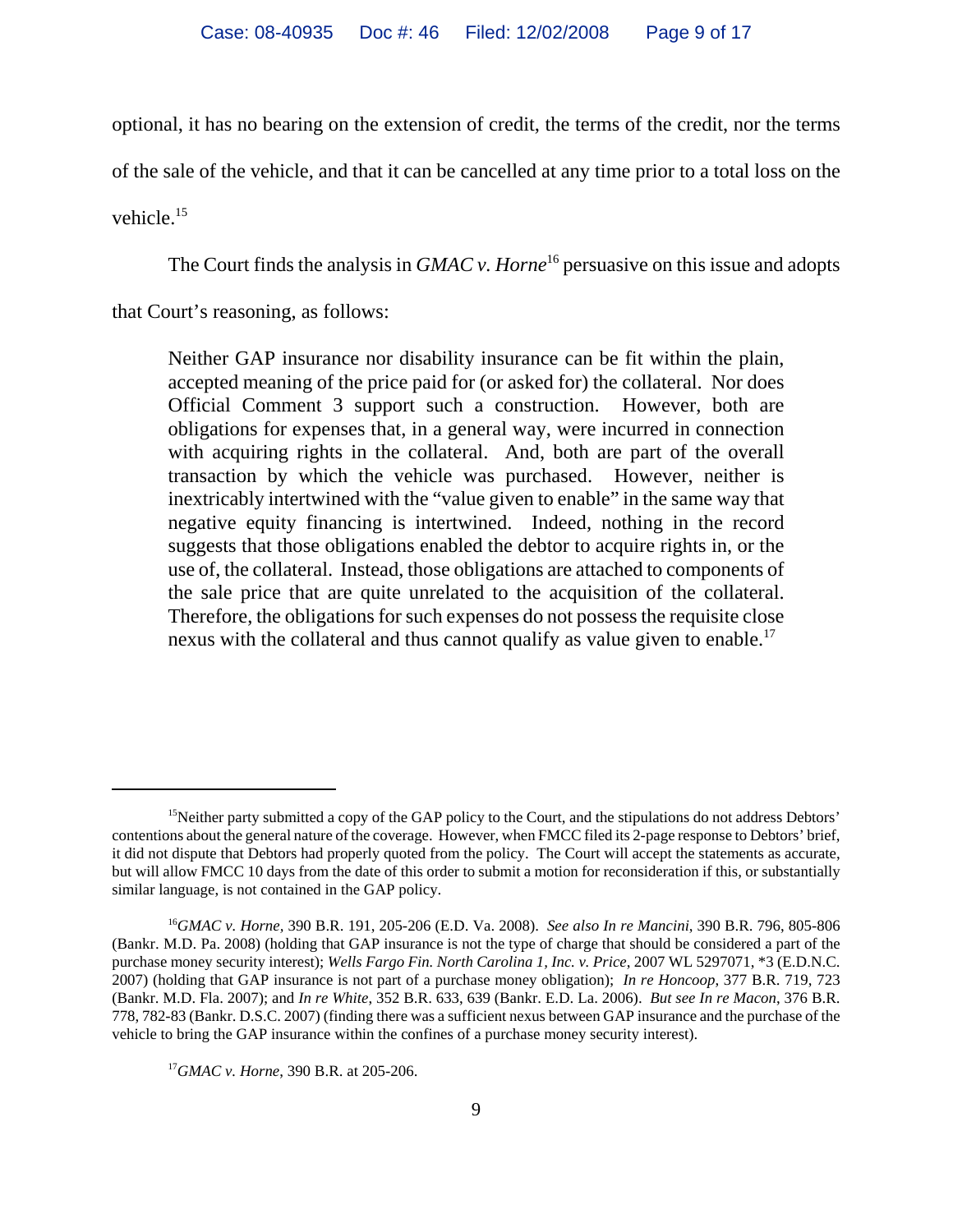This Court similarly holds that the funds that FMCC advanced for the purchase of the GAP policy are not of the type that can be included in its purchase money security interest in Debtors' automobile.

The obligation arising out of the purchase of the GAP policy was expressly not necessary to nor required by the transaction, it is not of the same type or magnitude as the other items listed in Official Comment 3, and there is an insufficiently close nexus between acquiring the GAP policy and acquiring a new vehicle to have it constitute purchase money. That said, FMCC does hold a security interest as to those advanced funds, secured by Debtors' car, but the security interest is not a purchase money security interest and is thus not subject to the BAPCPA anti-cramdown protections of the hanging paragraph.

# **C. Service Contract**

The next issue is whether the funds advanced by FMCC for Debtors to acquire a service contract, or extended warranty, constitute purchase money. Debtors attached a copy of the first page of the service contract to their brief, and it clearly shows that the service contract "is not required in order to purchase, register or obtain financing for this vehicle."18 The service contract was not included in the actual sales price of the automobile, and was instead an optional item Debtors chose to purchase, and FMCC agreed to finance, to provide protection to Debtors in the event the vehicle needed mechanical repairs after the factory warranty expired. For the same reasons articulated above regarding the GAP policy, the

<sup>&</sup>lt;sup>18</sup>Again, the parties' stipulation is silent on the contents of the service contract. FMCC is similarly encouraged to file a motion to reconsider if the attached service contract is inaccurate.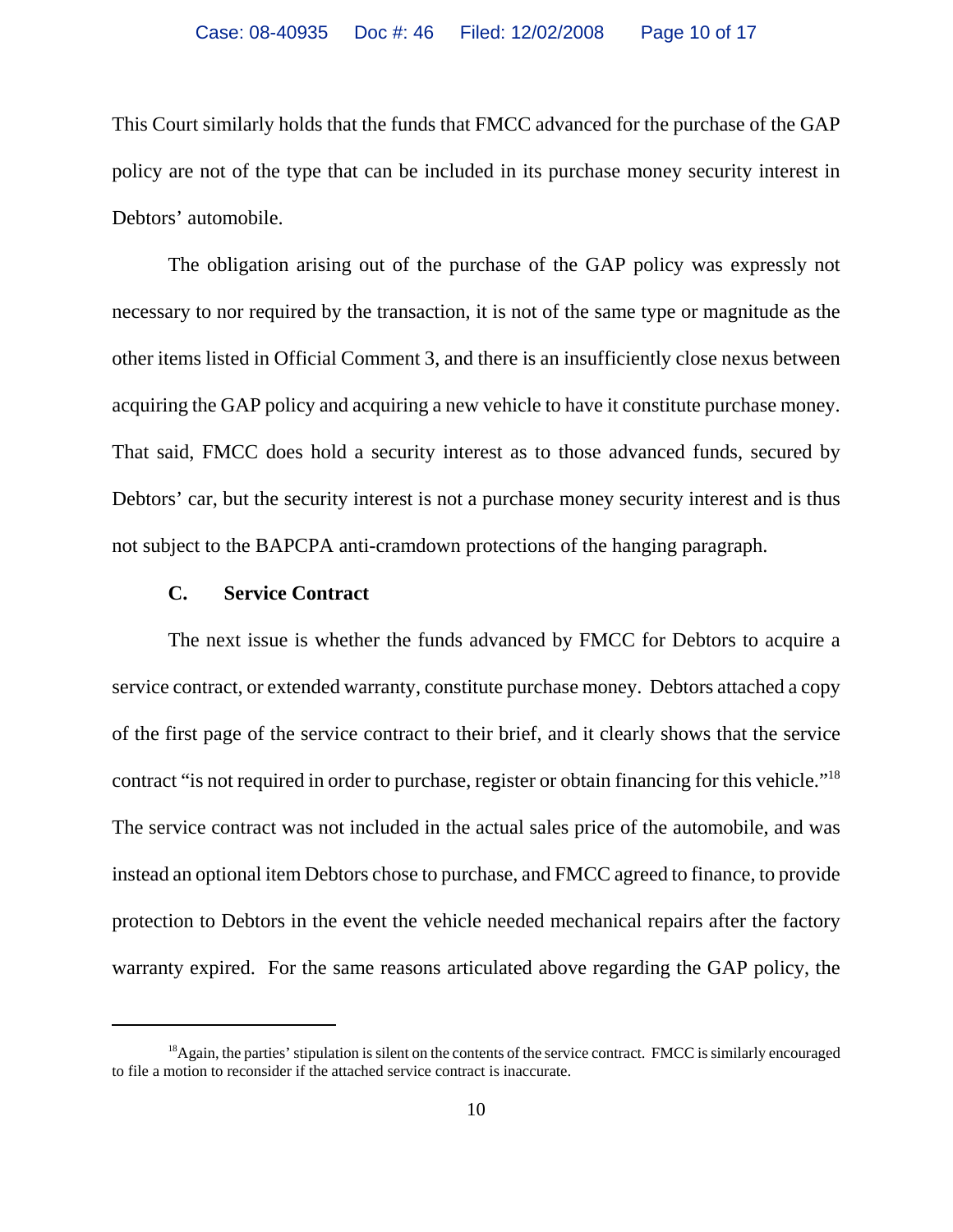service contract also does not fit within the type of item that falls within a purchase money obligation, as enumerated in the Official Comment to the Kansas Uniform Code.19

This Court acknowledges that several courts have recently held that service contracts should be included in a creditors' purchase money security interest. These courts have primarily relied upon the fact that the service contract enhances the value of the vehicle, and continues with the vehicle, similar to other options such as window tinting or undercoating.<sup>20</sup> But here, there is simply no evidence in this record upon which the Court could make such a finding. The stipulations, briefs by the parties, and the one page of the service contract provided all fail to indicate whether the service contract is transferable if the car is sold to a new owner, whether it increases the value of the car, etc. Although the Court could potentially be persuaded by the reasoning of those courts that have included the service contract in the creditor's purchase money security interest, neither the facts provided, nor the legal arguments raised by FMCC, are sufficient to do so in this case.<sup>21</sup>

<sup>19</sup>*See In re Lavigne,* 2007 WL 3469454, \*12 (Bankr. E.D. Va. 2007) (holding that extended service contracts are executory in nature and the creditors do not have a purchase money security interest in them.), *aff'd in part, rev'd in part and remanded by GMAC v. Horne,* 390 B.R. 191 (E.D. Va. 2008); and *In re Mellors*,372 B.R. 763, 766 (Bankr. W.D. Pa. 2007) (holding that the portion of the loan proceeds advanced by creditor to finance a service contract on the vehicle did not constitute purchase money, but "merely a garden-variety lien.").

<sup>20</sup>*See, e.g. In re Macon*, 376 B.R. at 778 (holding that service contracts are part of the purchase money security interest); *In re Pajot*, 371 B.R. 139, 155 (Bankr. E.D. Va. 2007) *rev'd on other grounds GMAC v. Horne*, 390 B.R. 191 (E.D. Va. 2007) (including a service contract, but excluding GAP insurance in a purchase money security interest); and *In re Munzberg*, 388 B.R. 529, 543-44 (Bankr. D. Vt. 2008) (including service contract, but excluding GAP insurance, in a purchase money security interest).

<sup>21</sup>*In re Pajot,* 371 B.R. 139, 155 (Bankr E.D. Va. 2007) (holding that where "thoroughly addressed by future cases, this court may revisit the inclusion or exclusion of these components of a vehicle financing transaction in the purchase-money security interest."), *aff'd in part, rev'd in part and remanded by GMAC v. Horne,* 390 B.R. 191 (E.D. Va. 2008).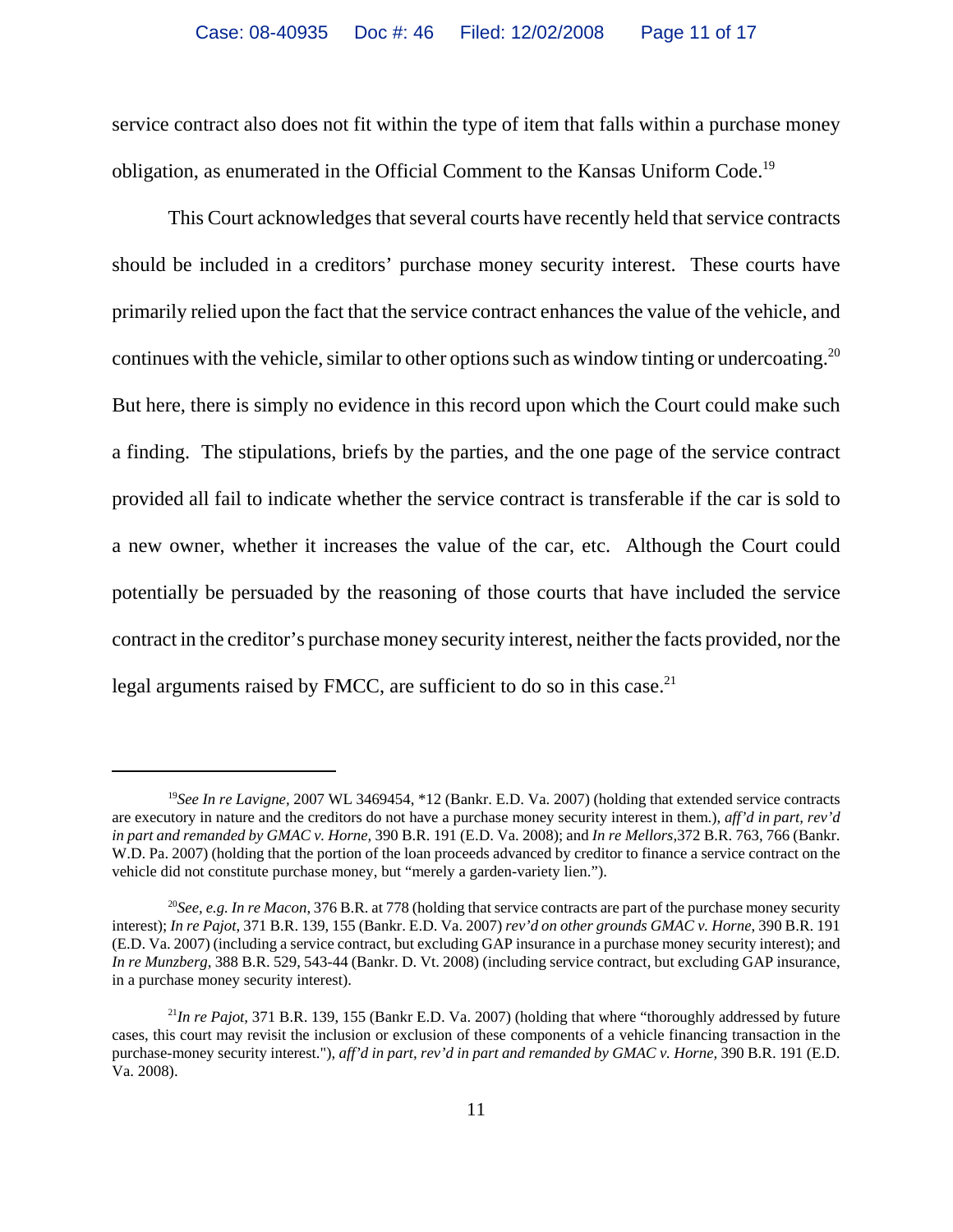The Court, therefore, finds that, under the extremely limited facts supplied by the parties, and the essentially non-existent legal analysis on this issue provided by the creditor, that FMCC has failed to show that the service contract at issue in this case constitutes a purchase money obligation. Upon the presentation of a more comprehensive legal analysis and more complete facts, the Court may well revisit this issue in a future case.<sup>22</sup> However, this case has been submitted to the Court on stipulated facts, and the Court finds those facts, coupled with limited argument, are insufficient to result in a finding that this service contract is part of FMCC's purchase money security interest.

#### **D. Administrative Fees**

The final issue before the Court is whether the "administrative fees" included in the financing provided by FMCC in association with the purchase of this automobile constitutes a purchase money obligation. The Official Comments to the UCC specifically indicate that administrative charges are among those types of charges that should be included in the "value given to enable the debtors to obtain rights in the new vehicle," and thus should be considered part of a purchase money security interest. However, Debtors here challenge whether the charge labeled as "administrative fees" in this transaction is truly the type of expense contemplated by the comments to the UCC. Debtors draw a rather unpersuasive distinction between "fees" and "charges" and dispute that the fees charged by the creditor are properly included as a purchase money obligation.

 $^{22}$ *Id*. at 212 (noting that it is the creditor's burden to prove that charges are properly included in its purchase money security claim, and citing *In re Hayes*, 376 B.R. 655, 673 (Bankr. M.D. Tenn. 2007) and *In re Mitchell*, 379 B.R. 131, 138 (Bankr. M.D. Tenn. 2007)).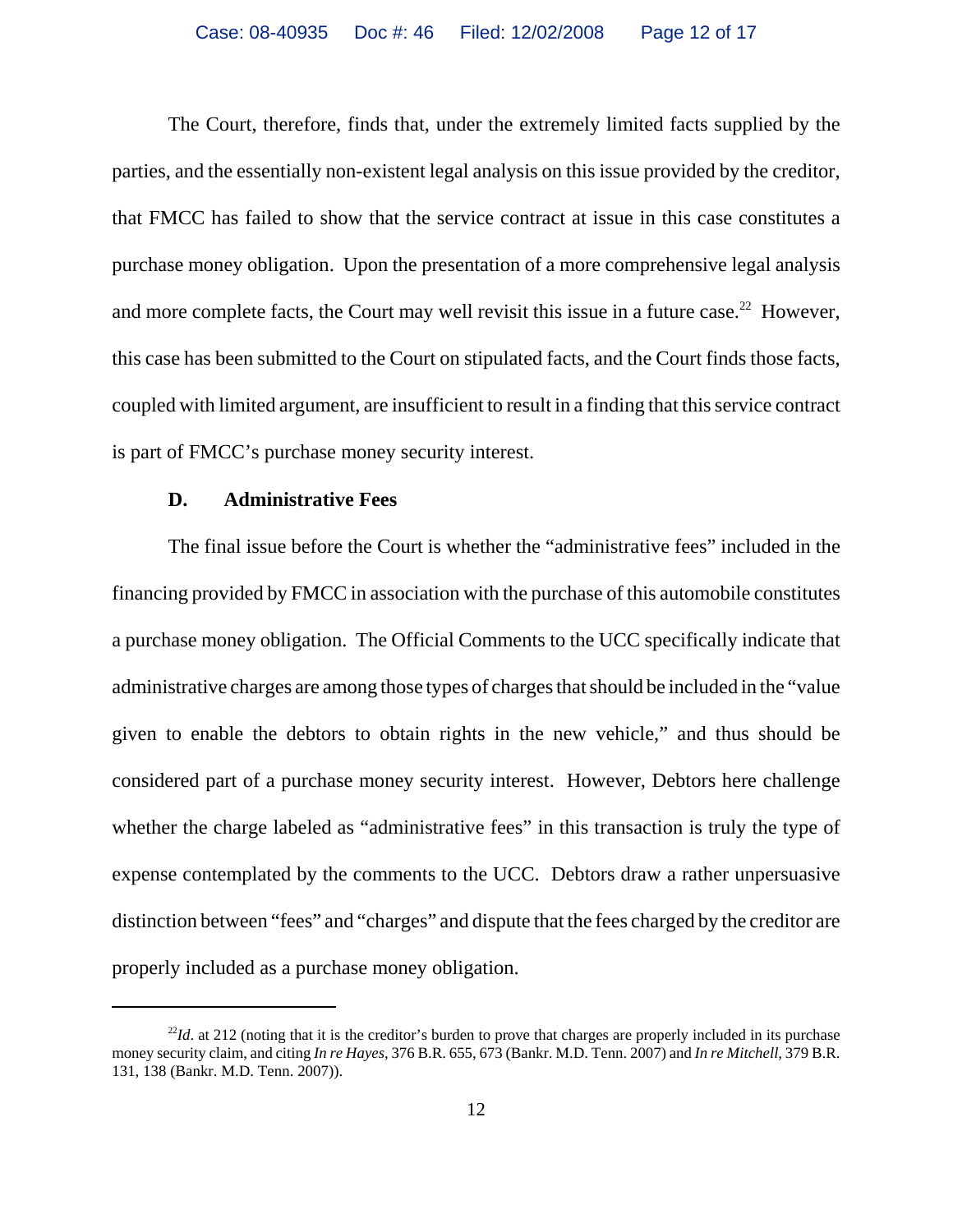FMCC, in its response, makes no attempt to describe the nature of these fees or to persuade the Court that these particular fees are properly included. Further, the parties' stipulation is silent on what these fees covered. Instead, FMCC argues that Debtors should have to disprove that these fees are the kind of fee that should be part of its purchase money obligation, since the comment to the UCC uses the phrase "administrative charges" to describe those kinds of expenses that are typically part of the price of the vehicle. In making this argument, FMCC ignores that it is the creditor's burden to show that the charges are properly included as part of its purchase money security interest,<sup>23</sup> and the creditor in this case has wholly failed to carry that burden.

The Court is not, at this time, holding that administrative fees charged by this, or any other, creditor will always be excluded from the creditor's purchase money security interest. Instead, the Court merely holds that in this case, the creditor has wholly failed to establish what these fees were for, and why they constitute part of its purchase money security interest.

## **D. Effect of this ruling**

The Court finds that FMCC's objection to confirmation is overruled, to the extent it argues that the negative equity, service contract, GAP insurance and administrative fee constitute part of its purchase money obligation. Notwithstanding that holding, however, the Court finds that Debtors' plan still cannot be confirmed. Debtors' plan provides to pay \$15,900, plus *Till* interest, to FMCC. However, § 1325(a) still requires that Debtors pay the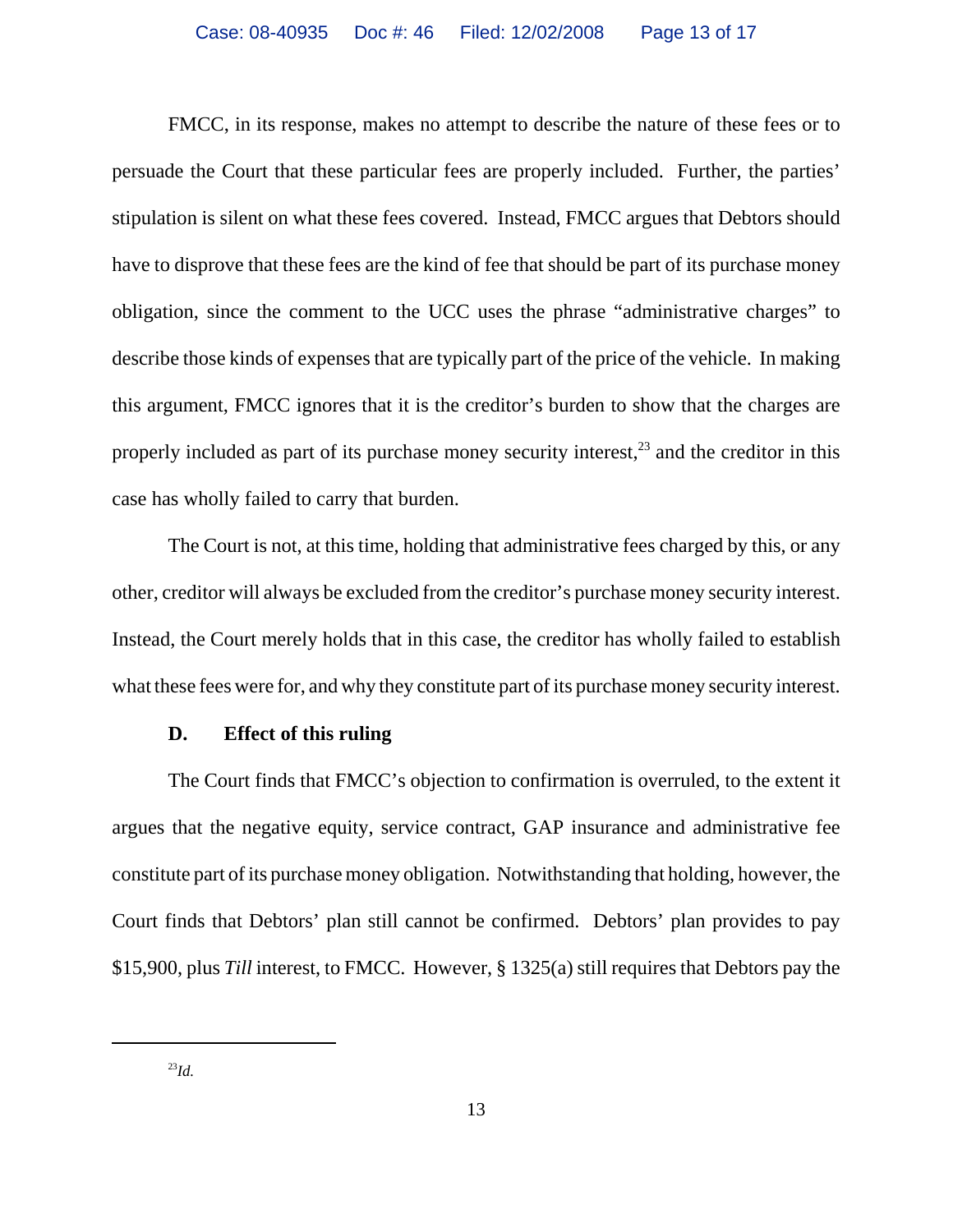#### Case: 08-40935 Doc #: 46 Filed: 12/02/2008 Page 14 of 17

greater of the current value of the car, or the amount still owed on the car that constitutes a purchase money security interest.

The parties stipulated that the amount owed on the car on the date of filing was \$23,684.99. If one subtracts \$5,668.18 (negative equity) plus \$1,919.95 ( administrative fees, service contract and GAP policy) from that balance, the result is \$16,096.86. Debtors must pay at least \$16,096.86—and the amount may be marginally higher if the parties were to redistribute the payments made on the loan to the purchase money portion of the debt and the non-purchase money portion of the debt on some pro-rata basis. The Court requests that the parties calculate a pro-rata apportionment of all payments made on the vehicle between the purchase money obligations and the non-purchase money obligations, but it appears that in no event will that amount be less than \$16,096.86. Because the amount of the purchase money security interest held by FMCC is at least \$16,096.86, and the Debtors propose to pay only \$15,900, the plan is not confirmable under § 1325.

Although the Court has now decided the major legal issues in this case, there remains one remaining possible factual dispute that the parties must resolve before the Court can confirm Debtors' Chapter 13 Plan. Debtors valued the car at \$15,900.00 in their plan, and § 506(a)(1) only allows FMCC's secured claim to be crammed down to its value, whether it is a purchase money obligation or not. In other words, although the negative equity portion of the trade, along with the GAP insurance, service contract, and administrative fees, are not entitled to purchase money status subject to the hanging paragraph, they are still secured debts that are subject to the limitations of  $\S$  506(a)(1). FMCC thus still has a lien on the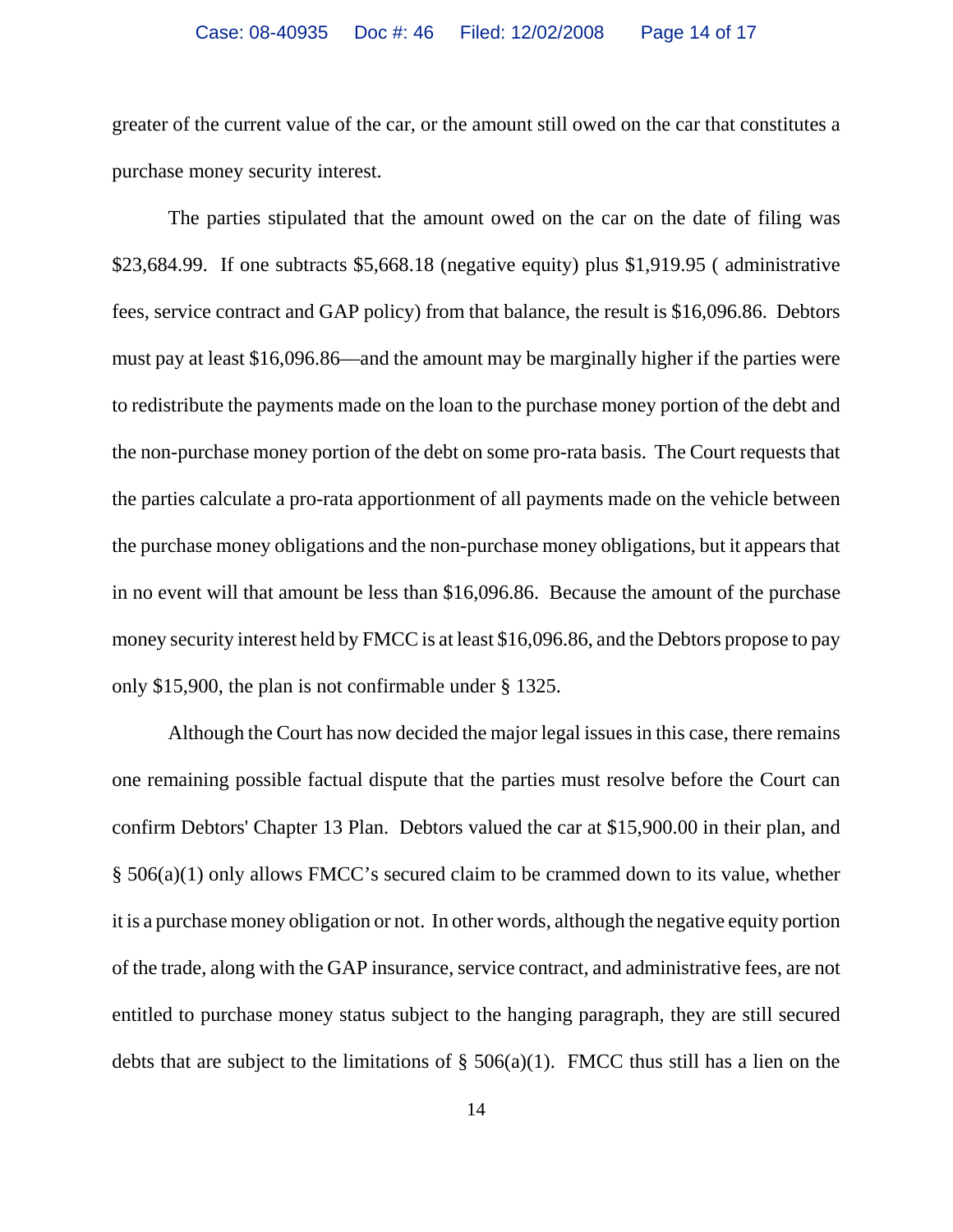vehicle "to the extent of the value of [FMCC's] interest in the estate's interest in such property."

If the value of the car is less than the purchase money security interest held by FMCC, then Debtors must pay the amount of the purchase money security interest, as detailed in this opinion. However, if the value of the car exceeds FMCC's purchase money security interest, then Debtors will be required to pay the full value of the car, up to the full amount of FMCC's claim. In that second scenario, that portion of FMCC's claim that represents the non-purchase money security interest will be subject to bifurcation under  $\S$  506(a)(1).

The parties, however, have not stipulated to the value of the car. Debtor will be given 20 days from the date of this opinion to submit an amended plan that provides payment to FMCC in an amount equal to the current value of the automobile, or the amount of FMCC's purchase money security interest, whichever is greater. The amount of the purchase money security interest will need to be recalculated by the parties to factor in today's ruling that the GAP insurance, service contract and administrative fees should be included with the negative equity as non-purchase money obligations when determining the pro-rata distribution of payments made by Debtors.

Following the filing of the amended plan, FMCC will be given the opportunity to file an objection to the plan if it believes the current value of the car is greater than the amount Debtors have proposed to pay through the plan.

#### **III. CONCLUSION**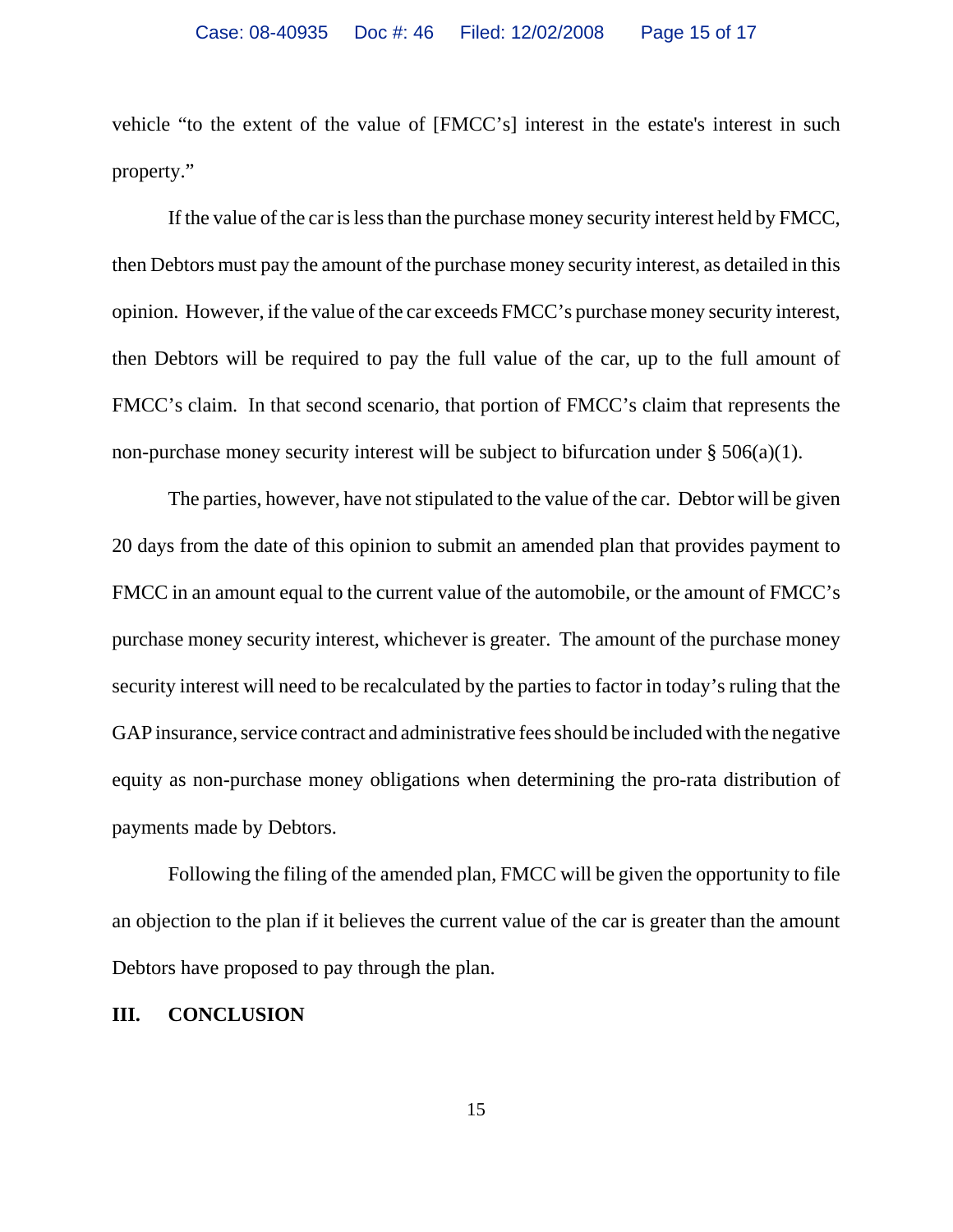The Court finds that FMCC's objection to confirmation of Debtors' Chapter 13 plan is overruled to the extent it seeks a determination that those portions of its loan constituting negative equity, GAP insurance, service contract, and administrative fees are purchase money obligations. As to the Court's holding related to the service contract and administrative fees, that decision is largely based on the complete lack of stipulated facts and legal analysis concerning these two components of the loan, coupled with the fact that the creditor has the burden to prove its purchase money status, which burden it failed to satisfy by including sufficient facts to enable the Court to find in its favor.

The Court finds, however, that the plan cannot be confirmed as filed because it proposes to pay what Debtors contend is the value of the car, rather than the full amount of FMCC's purchase money security interest in the car, as required by the hanging paragraph after § 1325(a), which the joint stipulation suggests is at least \$16,096.86. Debtors will be allowed to amend the plan to comply with the requirements of § 1325(a), as set forth herein.

**IT IS, THEREFORE, BY THE COURT ORDERED** that Ford Motor Credit Company, LLC's objection to confirmation of Debtors' Chapter 13 plan<sup>24</sup> is overruled to the extent it seeks a determination that the negative equity, GAP insurance, service contract, and administrative fees financed as part of the purchase of Debtors' car constitute part of its purchase money security interest.

 $^{24}$ Doc. 26.